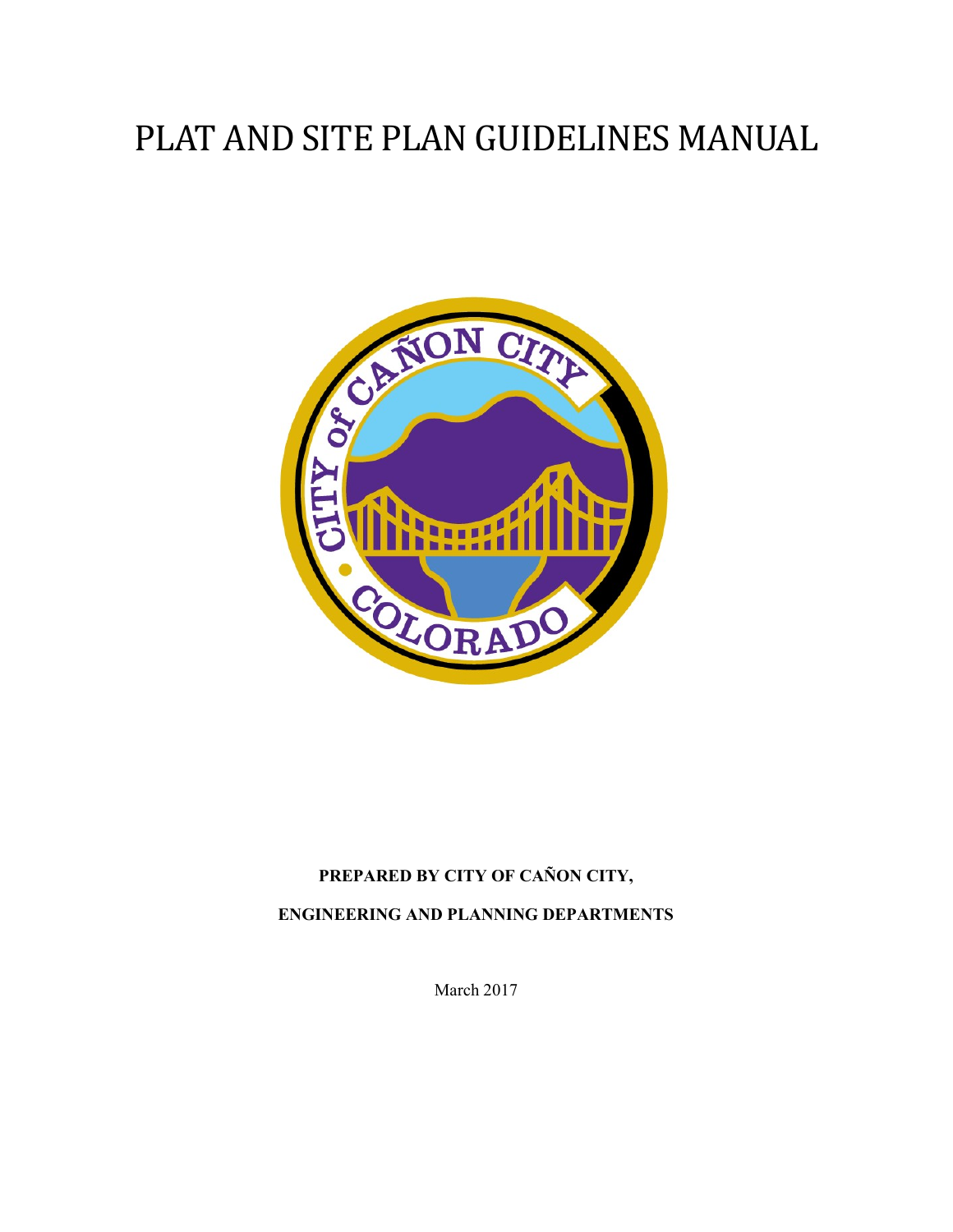## TABLE OF CONTENTS

#### INTRODUCTION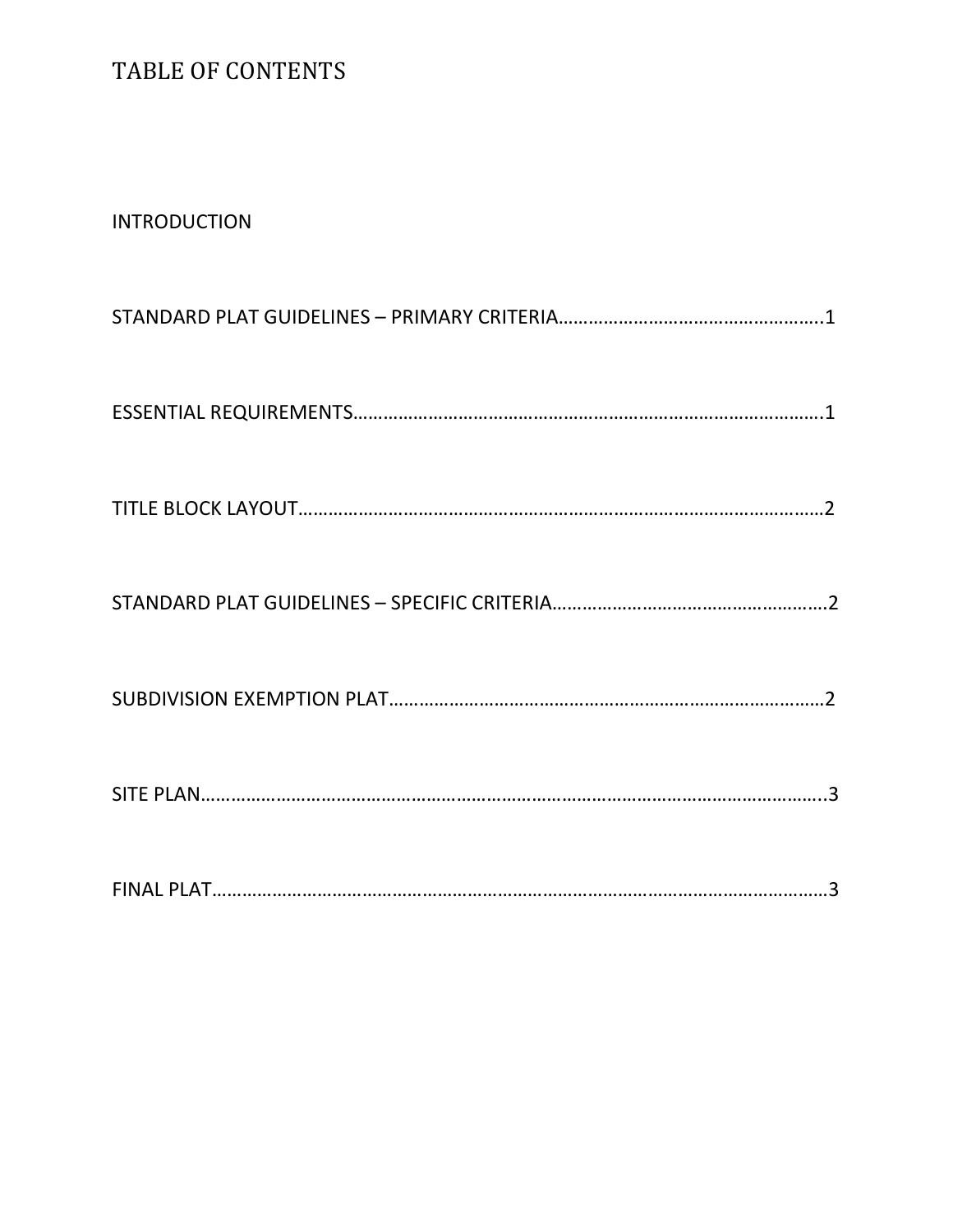## INTRODUCTION

#### Valued Professional,

These Standard Plat Guidelines have been developed to assist surveying and engineering professionals, private developers and property owners in developing legal plans and documents submitted for approval to the City of Cañon City. These guidelines are based on the Cañon City Subdivision and Development Regulations. They are intended to provide a uniformly coordinated and cost-effective method for submittal, approval, and recording of legally binding plans and documents associated with the City of Cañon City's existing infrastructure, subdivision plats, and planned developments. These guidelines serve as a clear means of communication between private development contractors, property owners, and the City of Cañon City regarding its expectation in the submittal of plans and documents.

It is our goal to provide clear direction to the responsible person(s) submitting plans and documents of record to ensure concise and consistent documentation for all infrastructure improvements and subdivision processes throughout Cañon City. The documents become a critical source of information for long-term planning purposes. We hope that the information provided here will prove helpful in developing and producing consistently accurate, quality drawings and documents for the submittal process.

Sincerely,

The Engineering and Planning Departments

City of Cañon City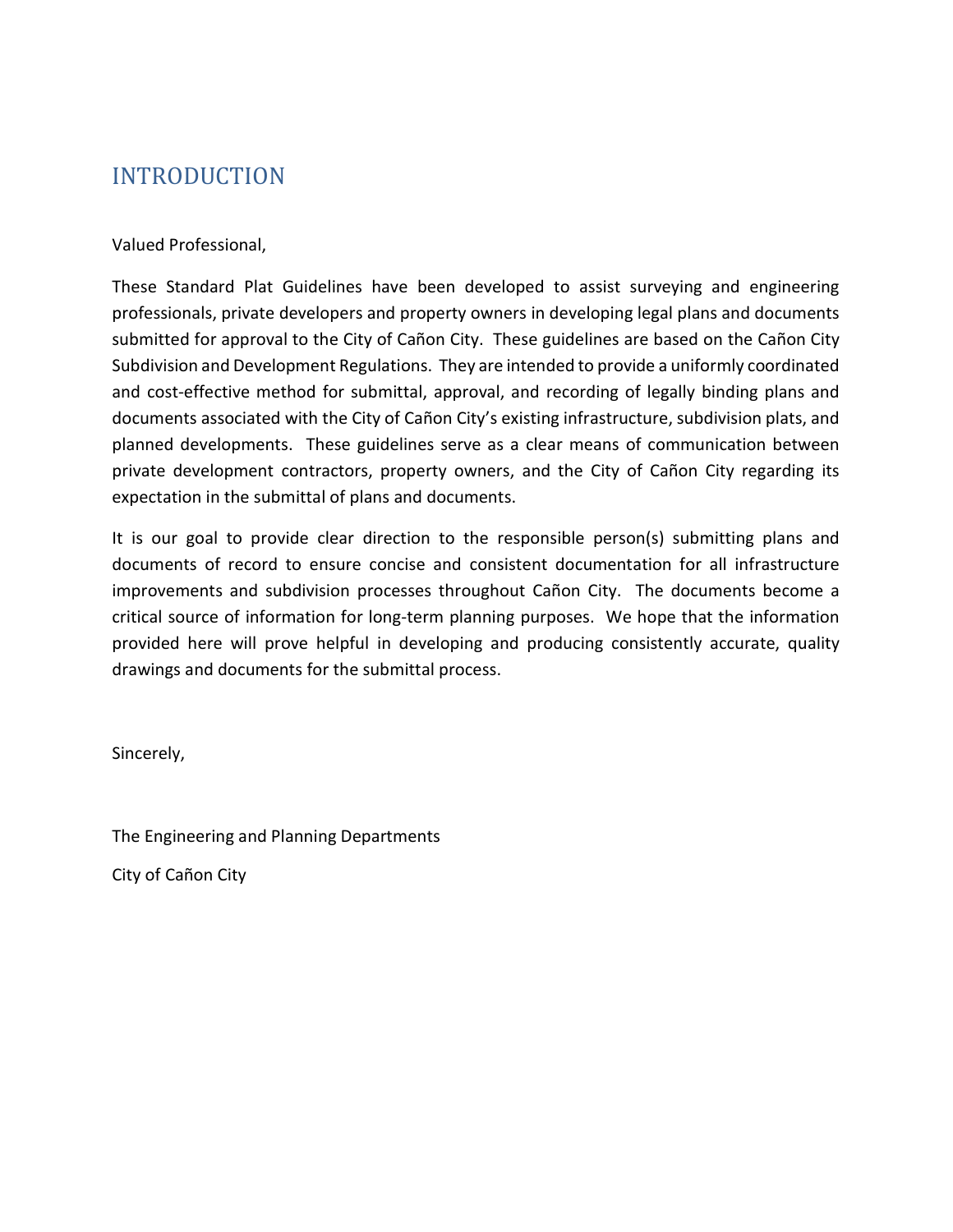## STANDARD PLAT GUIDELINES – PRIMARY CRITERIA

These Plat/Plan Standard Guidelines outline the criteria for three(3) individual plat and plan drawing types: 1.) Subdivision Exemption Plat 2.) Site Plan 3.) Final Plat. Drawing template files for each of these are available on the official City of Cañon City web site and are named accordingly. Moreover, each drawing template has been developed to cover requirements of each drawing type; model units, drawing parameters, layers, line-types, symbols, sheets along with an example plat/site plan included in each specific drawing template.

It is important to note that although each template has been developed to cover essential requirements, each submitted drawing must meet minimum criteria to be considered for approval. Primary criteria, within the first portion of this document, applies to all three forms; the latter portion outlines specific criteria for each individual form.

#### ESSENTIAL REQUIREMENTS

All Drawings of Record must show and clearly identify:

- 1. Quality is a must!
	- a. City Planner will reject any drawing submitted for record that is not clear, legible, or depicted in an understandable manner.
	- b. All line work and lettering must be done with permanent archival black ink.
	- c. All submitted hard copies shall be 20 lb. bond paper or approved mylar; sepia, blueline xerographic, or aerial photo mylar will not be accepted.

#### 2. Drawing Information

- a. Sheet Title and Index.
- b. North arrow and scale.
- c. Vicinity map showing location.
- d. Legend and abbreviations.
- 3. Bench-Mark: Establishing Datum and Bearings.
- 4. Boundary Lines

Show existing and proposed lines with dimensions and identification of the following:

- a. Established Boundary Lines
	- i. Section lines.
	- ii. Property and Right-Of-Way lines.
	- iii. Development boundaries.
	- iv. Easements.
	- v. Restricted Areas open spaces, preservation areas, restricted areas, etc. (As Applicable)
	- vi. Development Phases or Block Boundaries (As Applicable).
	- vii. City and County Lines.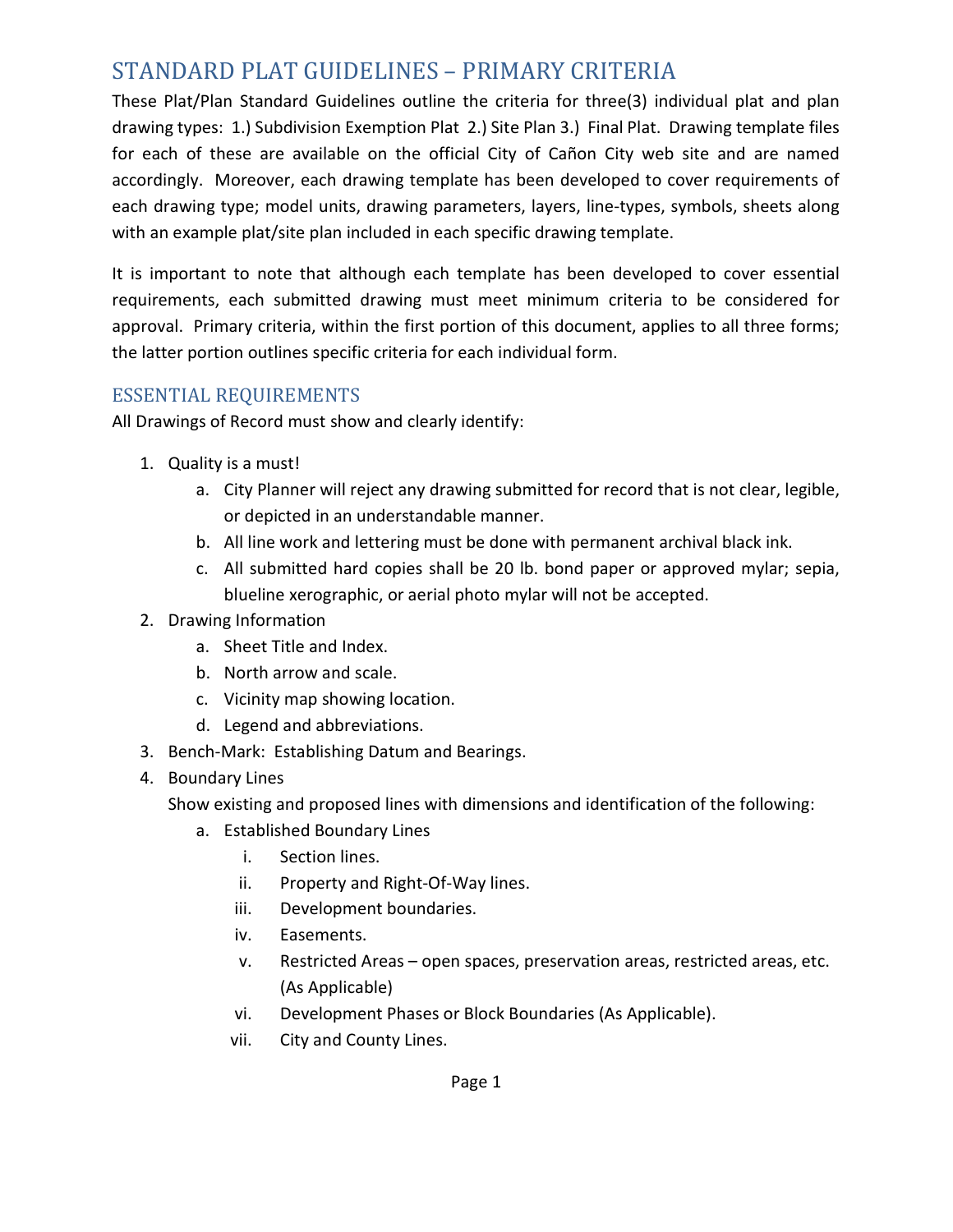## STANDARD PLAT GUIDELINES – PRIMARY CRITERIA (CONTINUED)

- b. Natural Boundary Lines (As Applicable):
	- i. Topography showing contours, spot elevations, and bench marks.
	- ii. Wetlands showing boundaries and inventory as required.
	- iii. Floodplains showing floodway and floodplain boundaries.
	- iv. Streams showing banks and corridor boundaries.

#### TITLE BLOCK LAYOUT

All submitted Plats and Site Plans must contain the following:

- 1. Drawing information with elements listed previously as well as
	- a. Plat or Site Plan Name.
	- b. Plat Type.
	- c. Location.
		- i. Section, Township, and Range.
		- ii. City, County, State.
	- d. Plat/Plan Developer Information (i.e. Surveyor/Engineer Block).
	- e. Space for Revisions and Dates.
- 2. Sheet Size: Sheet sizes shall be 24"x36" only.
- 3. Scale: An engineering plan scale of typical engineering units (i.e. 1"=10', 20', 40', etc.).
- 4. Applicable Notes, Statements, and Certificates (i.e. Legal Descriptions and Signatures).
- 5. All Plat/Plan Drawings shall include appropriate layout space for signatures and dates.
- 6. Surveyor/Engineer Registration and Certification
	- All submitted drawings must be stamped, signed and dated by a Licensed Land Surveyor or Civil Engineer registered with the State of Colorado, prior to approval. Certification stamp shall also include the expiration date, shown below signature, of License.

## STANDARD PLAT GUIDELINES – SPECIFIC CRITERIA

Submitted Subdivision Exemption Plats, Site Plans, and Final Plats must adhere to the primary criteria outlined in this document and shall also include:

#### SUBDIVISION EXEMPTION PLAT

- 1. Purpose Statement (For Subdivision Exemption Only).
- 2. Standard Easement Statement.
- 3. Certificate of Dedication and Ownership (Legal Description).
- 4. Basis of Bearings and Property Dimensions (Total Perimeter (Feet) and Total Area (Acres)).
- 5. Cañon City Approval Certificate.
- 6. Clerk and Recorder Certificate (Fremont County).
- 7. Surveyor's Certificate (Statement, PLS #, and Seal).
- 8. Surveyor/Engineer Firm's Name Address, Phone Number, and Logo/Trademark.